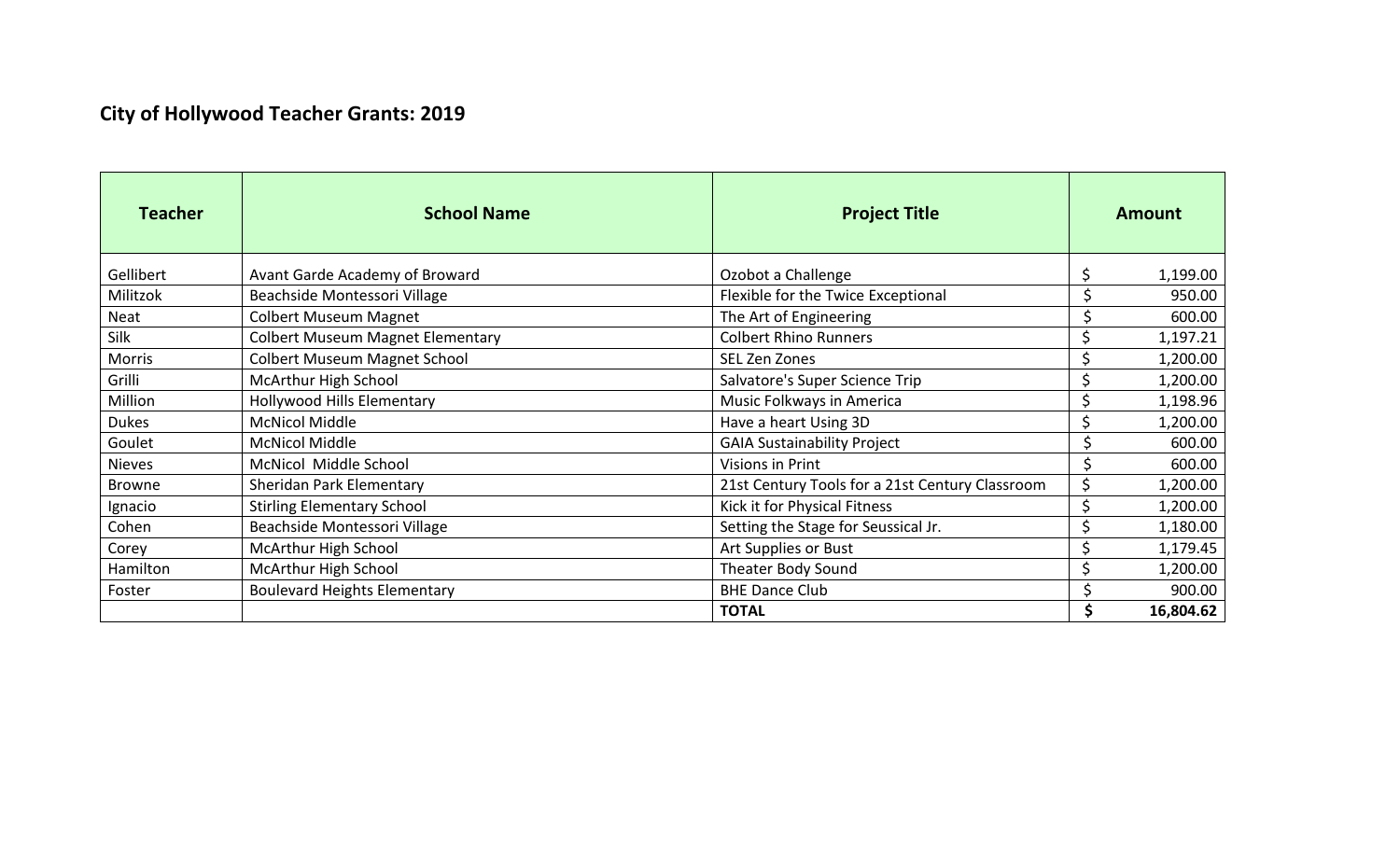## **City of Hollywood Teacher Grants: 2020**

| <b>Teacher</b>   | <b>School Name:</b>                        | <b>Project Title</b>                                                              | <b>Amount</b>           |  |
|------------------|--------------------------------------------|-----------------------------------------------------------------------------------|-------------------------|--|
| <b>Bruno</b>     | Apollo Middle School                       | "What's On YOUR Plate?"                                                           | \$<br>1,200.00          |  |
| Militzok         | Beachside Montessori Village               | Full S.T.E.A.M Ahead!                                                             | \$<br>1,150.00          |  |
| Murillo          | Beachside Montessori Village               | Projecting into the Future: Using the Latest<br>Technology for Staging Frozen Jr. | \$<br>1,200.00          |  |
| <b>Butler</b>    | <b>Boulevard Heights Elementary</b>        | See, Touch, Feel for Sensory                                                      | \$<br>700.00            |  |
| Foster           | <b>Boulevard Heights Elementary</b>        | <b>BHE DANCE CLUB</b>                                                             | \$<br>1,000.00          |  |
| Rice             | <b>Boulevard Heights Elementary School</b> | The Picture of Kindness Art Project                                               | \$<br>1,100.69          |  |
| <b>Morris</b>    | <b>Colbert Museum Magnet School</b>        | SEL Zen Zones (Teachers Edition)                                                  | \$<br>1,200.00          |  |
| Combrinck-Graham | Hollywood Academy of Arts and Science      | Progress through Podcasts                                                         | \$<br>1,089.98          |  |
| <b>Barreca</b>   | Hollywood Hills Elementary School          | Flying Through Literacy and Art                                                   | \$<br>1,195.74          |  |
| Million          | Hollywood Hills Elementary School          | <b>Motific Motown</b>                                                             | \$<br>1,236.56          |  |
| <b>Kross</b>     | McArthur High School                       | <b>Biology Lab Project</b>                                                        | \$<br>1,199.19          |  |
| Newman           | McArthur High School                       | <b>Garden Renovation</b>                                                          | \$<br>1,194.80          |  |
| <b>Williams</b>  | Olsen Middle School                        | Revvving Up the Review in Mathematics                                             | \$<br>1,200.00          |  |
| Ewart            | Sheridan Hills Elementary School           | We Dig Art in the Garden!                                                         | Ś<br>998.97             |  |
| Lehman           | South Broward High School                  | AP Exam Review                                                                    | \$<br>1,200.00          |  |
| Russell          | South Broward High School                  | The Human Rights Project-SBHS/FAU Collaboration                                   | 620.00<br>\$            |  |
| Smith            | <b>Stirling Elementary</b>                 | Follow the Drama Club Road                                                        | \$<br>1,200.00          |  |
| Greck            | <b>Stirling Elementary School</b>          | Kids Love iPads!                                                                  | $\varsigma$<br>1,200.00 |  |
| Lazerson         | The Quest Center                           | Project S.O.A.R. - Students Obtain Air Rejoicing!                                 | $\varsigma$<br>1,200.00 |  |
|                  |                                            |                                                                                   | \$<br>21,085.93         |  |